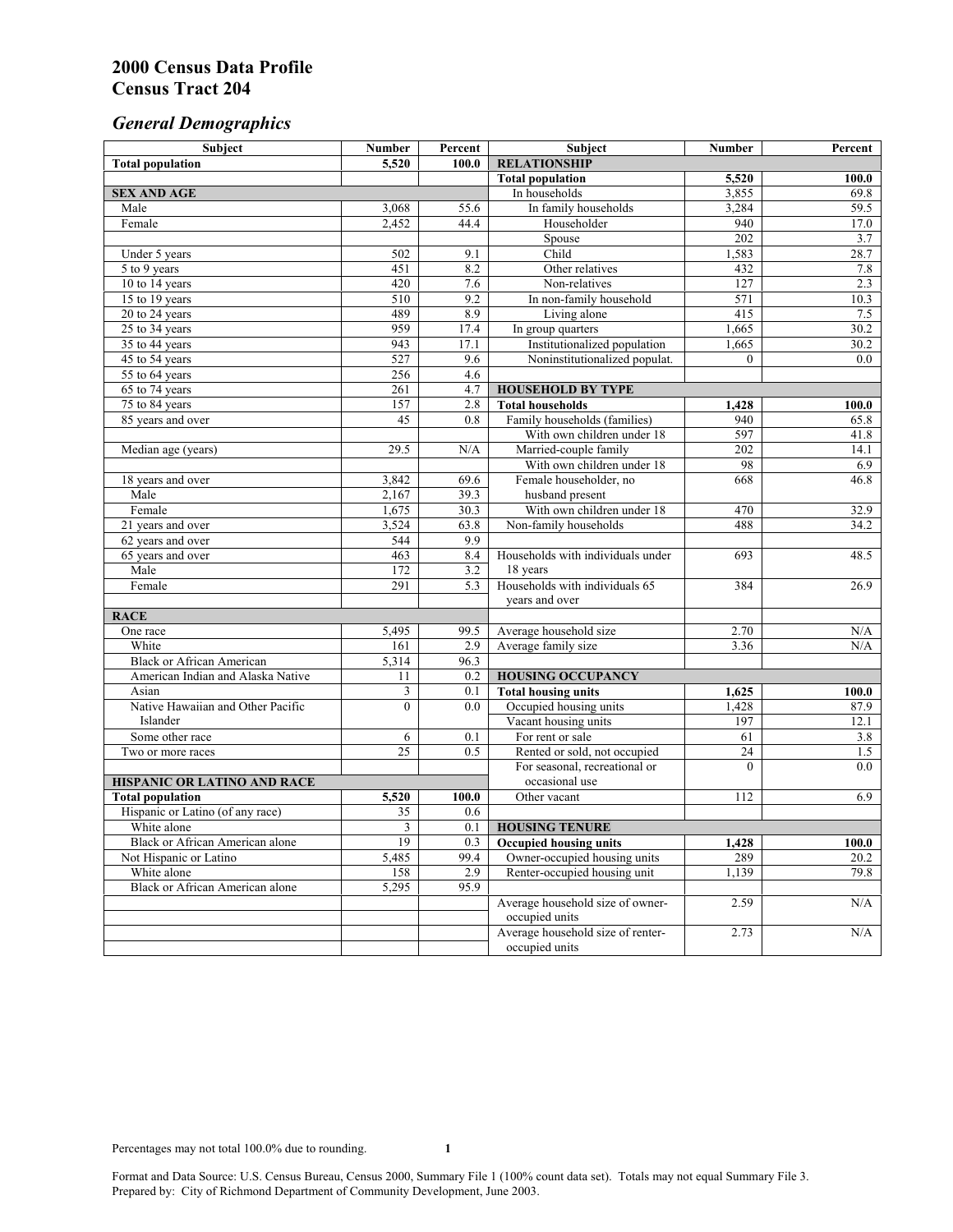# *Social Characteristics*

| <b>Number</b>                                                               | Percent                                                                                                                                                                                                                                                                            | <b>Subject</b>                                                                                                                                                                                                                                                                 | <b>Number</b>                                                                                                                                                                                                                                                                                                                                                                                                                                                                                                                                                                                                                                                                                                                                                                                                                                                                                    | Percent                                                                                                                                                                                                                                                                                                                                                                                                                            |  |  |
|-----------------------------------------------------------------------------|------------------------------------------------------------------------------------------------------------------------------------------------------------------------------------------------------------------------------------------------------------------------------------|--------------------------------------------------------------------------------------------------------------------------------------------------------------------------------------------------------------------------------------------------------------------------------|--------------------------------------------------------------------------------------------------------------------------------------------------------------------------------------------------------------------------------------------------------------------------------------------------------------------------------------------------------------------------------------------------------------------------------------------------------------------------------------------------------------------------------------------------------------------------------------------------------------------------------------------------------------------------------------------------------------------------------------------------------------------------------------------------------------------------------------------------------------------------------------------------|------------------------------------------------------------------------------------------------------------------------------------------------------------------------------------------------------------------------------------------------------------------------------------------------------------------------------------------------------------------------------------------------------------------------------------|--|--|
| <b>SCHOOL ENROLLMENT</b><br>Population 3 years and over enrolled in         |                                                                                                                                                                                                                                                                                    |                                                                                                                                                                                                                                                                                | <b>RESIDENCE IN 1995</b>                                                                                                                                                                                                                                                                                                                                                                                                                                                                                                                                                                                                                                                                                                                                                                                                                                                                         |                                                                                                                                                                                                                                                                                                                                                                                                                                    |  |  |
| 1,457                                                                       | 100.0                                                                                                                                                                                                                                                                              | Population 5 years and over                                                                                                                                                                                                                                                    | 5,056                                                                                                                                                                                                                                                                                                                                                                                                                                                                                                                                                                                                                                                                                                                                                                                                                                                                                            | 100.0                                                                                                                                                                                                                                                                                                                                                                                                                              |  |  |
|                                                                             |                                                                                                                                                                                                                                                                                    |                                                                                                                                                                                                                                                                                | 2,639                                                                                                                                                                                                                                                                                                                                                                                                                                                                                                                                                                                                                                                                                                                                                                                                                                                                                            | 52.2                                                                                                                                                                                                                                                                                                                                                                                                                               |  |  |
|                                                                             |                                                                                                                                                                                                                                                                                    |                                                                                                                                                                                                                                                                                |                                                                                                                                                                                                                                                                                                                                                                                                                                                                                                                                                                                                                                                                                                                                                                                                                                                                                                  | 46.9                                                                                                                                                                                                                                                                                                                                                                                                                               |  |  |
|                                                                             |                                                                                                                                                                                                                                                                                    |                                                                                                                                                                                                                                                                                |                                                                                                                                                                                                                                                                                                                                                                                                                                                                                                                                                                                                                                                                                                                                                                                                                                                                                                  |                                                                                                                                                                                                                                                                                                                                                                                                                                    |  |  |
|                                                                             |                                                                                                                                                                                                                                                                                    |                                                                                                                                                                                                                                                                                |                                                                                                                                                                                                                                                                                                                                                                                                                                                                                                                                                                                                                                                                                                                                                                                                                                                                                                  | 25.1                                                                                                                                                                                                                                                                                                                                                                                                                               |  |  |
|                                                                             |                                                                                                                                                                                                                                                                                    |                                                                                                                                                                                                                                                                                |                                                                                                                                                                                                                                                                                                                                                                                                                                                                                                                                                                                                                                                                                                                                                                                                                                                                                                  | 21.7                                                                                                                                                                                                                                                                                                                                                                                                                               |  |  |
|                                                                             |                                                                                                                                                                                                                                                                                    |                                                                                                                                                                                                                                                                                |                                                                                                                                                                                                                                                                                                                                                                                                                                                                                                                                                                                                                                                                                                                                                                                                                                                                                                  | 19.2                                                                                                                                                                                                                                                                                                                                                                                                                               |  |  |
|                                                                             |                                                                                                                                                                                                                                                                                    |                                                                                                                                                                                                                                                                                |                                                                                                                                                                                                                                                                                                                                                                                                                                                                                                                                                                                                                                                                                                                                                                                                                                                                                                  | 2.5                                                                                                                                                                                                                                                                                                                                                                                                                                |  |  |
| <b>EDUCATIONAL ATTAINMENT</b><br>Population 25 years and over               |                                                                                                                                                                                                                                                                                    |                                                                                                                                                                                                                                                                                |                                                                                                                                                                                                                                                                                                                                                                                                                                                                                                                                                                                                                                                                                                                                                                                                                                                                                                  | 0.9                                                                                                                                                                                                                                                                                                                                                                                                                                |  |  |
|                                                                             |                                                                                                                                                                                                                                                                                    |                                                                                                                                                                                                                                                                                |                                                                                                                                                                                                                                                                                                                                                                                                                                                                                                                                                                                                                                                                                                                                                                                                                                                                                                  |                                                                                                                                                                                                                                                                                                                                                                                                                                    |  |  |
|                                                                             |                                                                                                                                                                                                                                                                                    |                                                                                                                                                                                                                                                                                |                                                                                                                                                                                                                                                                                                                                                                                                                                                                                                                                                                                                                                                                                                                                                                                                                                                                                                  |                                                                                                                                                                                                                                                                                                                                                                                                                                    |  |  |
|                                                                             |                                                                                                                                                                                                                                                                                    |                                                                                                                                                                                                                                                                                |                                                                                                                                                                                                                                                                                                                                                                                                                                                                                                                                                                                                                                                                                                                                                                                                                                                                                                  | 100.0                                                                                                                                                                                                                                                                                                                                                                                                                              |  |  |
|                                                                             |                                                                                                                                                                                                                                                                                    |                                                                                                                                                                                                                                                                                |                                                                                                                                                                                                                                                                                                                                                                                                                                                                                                                                                                                                                                                                                                                                                                                                                                                                                                  | 99.8                                                                                                                                                                                                                                                                                                                                                                                                                               |  |  |
|                                                                             |                                                                                                                                                                                                                                                                                    |                                                                                                                                                                                                                                                                                |                                                                                                                                                                                                                                                                                                                                                                                                                                                                                                                                                                                                                                                                                                                                                                                                                                                                                                  | 99.7                                                                                                                                                                                                                                                                                                                                                                                                                               |  |  |
|                                                                             |                                                                                                                                                                                                                                                                                    |                                                                                                                                                                                                                                                                                |                                                                                                                                                                                                                                                                                                                                                                                                                                                                                                                                                                                                                                                                                                                                                                                                                                                                                                  | 87.6                                                                                                                                                                                                                                                                                                                                                                                                                               |  |  |
|                                                                             |                                                                                                                                                                                                                                                                                    |                                                                                                                                                                                                                                                                                |                                                                                                                                                                                                                                                                                                                                                                                                                                                                                                                                                                                                                                                                                                                                                                                                                                                                                                  | 12.1                                                                                                                                                                                                                                                                                                                                                                                                                               |  |  |
|                                                                             |                                                                                                                                                                                                                                                                                    |                                                                                                                                                                                                                                                                                |                                                                                                                                                                                                                                                                                                                                                                                                                                                                                                                                                                                                                                                                                                                                                                                                                                                                                                  | 0.1                                                                                                                                                                                                                                                                                                                                                                                                                                |  |  |
|                                                                             |                                                                                                                                                                                                                                                                                    |                                                                                                                                                                                                                                                                                |                                                                                                                                                                                                                                                                                                                                                                                                                                                                                                                                                                                                                                                                                                                                                                                                                                                                                                  | 0.2                                                                                                                                                                                                                                                                                                                                                                                                                                |  |  |
|                                                                             |                                                                                                                                                                                                                                                                                    |                                                                                                                                                                                                                                                                                |                                                                                                                                                                                                                                                                                                                                                                                                                                                                                                                                                                                                                                                                                                                                                                                                                                                                                                  | 0.1                                                                                                                                                                                                                                                                                                                                                                                                                                |  |  |
|                                                                             |                                                                                                                                                                                                                                                                                    |                                                                                                                                                                                                                                                                                |                                                                                                                                                                                                                                                                                                                                                                                                                                                                                                                                                                                                                                                                                                                                                                                                                                                                                                  | 0.2                                                                                                                                                                                                                                                                                                                                                                                                                                |  |  |
|                                                                             |                                                                                                                                                                                                                                                                                    |                                                                                                                                                                                                                                                                                |                                                                                                                                                                                                                                                                                                                                                                                                                                                                                                                                                                                                                                                                                                                                                                                                                                                                                                  | 0.0                                                                                                                                                                                                                                                                                                                                                                                                                                |  |  |
|                                                                             |                                                                                                                                                                                                                                                                                    |                                                                                                                                                                                                                                                                                |                                                                                                                                                                                                                                                                                                                                                                                                                                                                                                                                                                                                                                                                                                                                                                                                                                                                                                  |                                                                                                                                                                                                                                                                                                                                                                                                                                    |  |  |
|                                                                             |                                                                                                                                                                                                                                                                                    |                                                                                                                                                                                                                                                                                |                                                                                                                                                                                                                                                                                                                                                                                                                                                                                                                                                                                                                                                                                                                                                                                                                                                                                                  |                                                                                                                                                                                                                                                                                                                                                                                                                                    |  |  |
|                                                                             |                                                                                                                                                                                                                                                                                    |                                                                                                                                                                                                                                                                                |                                                                                                                                                                                                                                                                                                                                                                                                                                                                                                                                                                                                                                                                                                                                                                                                                                                                                                  | 100.0                                                                                                                                                                                                                                                                                                                                                                                                                              |  |  |
|                                                                             |                                                                                                                                                                                                                                                                                    |                                                                                                                                                                                                                                                                                |                                                                                                                                                                                                                                                                                                                                                                                                                                                                                                                                                                                                                                                                                                                                                                                                                                                                                                  | 38.5                                                                                                                                                                                                                                                                                                                                                                                                                               |  |  |
|                                                                             |                                                                                                                                                                                                                                                                                    |                                                                                                                                                                                                                                                                                |                                                                                                                                                                                                                                                                                                                                                                                                                                                                                                                                                                                                                                                                                                                                                                                                                                                                                                  | 61.5                                                                                                                                                                                                                                                                                                                                                                                                                               |  |  |
|                                                                             |                                                                                                                                                                                                                                                                                    |                                                                                                                                                                                                                                                                                |                                                                                                                                                                                                                                                                                                                                                                                                                                                                                                                                                                                                                                                                                                                                                                                                                                                                                                  | 0.0                                                                                                                                                                                                                                                                                                                                                                                                                                |  |  |
|                                                                             |                                                                                                                                                                                                                                                                                    |                                                                                                                                                                                                                                                                                |                                                                                                                                                                                                                                                                                                                                                                                                                                                                                                                                                                                                                                                                                                                                                                                                                                                                                                  | 0.0                                                                                                                                                                                                                                                                                                                                                                                                                                |  |  |
|                                                                             |                                                                                                                                                                                                                                                                                    |                                                                                                                                                                                                                                                                                |                                                                                                                                                                                                                                                                                                                                                                                                                                                                                                                                                                                                                                                                                                                                                                                                                                                                                                  | $0.0\,$                                                                                                                                                                                                                                                                                                                                                                                                                            |  |  |
|                                                                             |                                                                                                                                                                                                                                                                                    |                                                                                                                                                                                                                                                                                |                                                                                                                                                                                                                                                                                                                                                                                                                                                                                                                                                                                                                                                                                                                                                                                                                                                                                                  | 0.0                                                                                                                                                                                                                                                                                                                                                                                                                                |  |  |
|                                                                             |                                                                                                                                                                                                                                                                                    |                                                                                                                                                                                                                                                                                |                                                                                                                                                                                                                                                                                                                                                                                                                                                                                                                                                                                                                                                                                                                                                                                                                                                                                                  |                                                                                                                                                                                                                                                                                                                                                                                                                                    |  |  |
|                                                                             |                                                                                                                                                                                                                                                                                    |                                                                                                                                                                                                                                                                                |                                                                                                                                                                                                                                                                                                                                                                                                                                                                                                                                                                                                                                                                                                                                                                                                                                                                                                  |                                                                                                                                                                                                                                                                                                                                                                                                                                    |  |  |
|                                                                             |                                                                                                                                                                                                                                                                                    |                                                                                                                                                                                                                                                                                |                                                                                                                                                                                                                                                                                                                                                                                                                                                                                                                                                                                                                                                                                                                                                                                                                                                                                                  | 100.0                                                                                                                                                                                                                                                                                                                                                                                                                              |  |  |
|                                                                             |                                                                                                                                                                                                                                                                                    |                                                                                                                                                                                                                                                                                |                                                                                                                                                                                                                                                                                                                                                                                                                                                                                                                                                                                                                                                                                                                                                                                                                                                                                                  | 98.9                                                                                                                                                                                                                                                                                                                                                                                                                               |  |  |
|                                                                             |                                                                                                                                                                                                                                                                                    |                                                                                                                                                                                                                                                                                |                                                                                                                                                                                                                                                                                                                                                                                                                                                                                                                                                                                                                                                                                                                                                                                                                                                                                                  | 1.1                                                                                                                                                                                                                                                                                                                                                                                                                                |  |  |
|                                                                             |                                                                                                                                                                                                                                                                                    |                                                                                                                                                                                                                                                                                |                                                                                                                                                                                                                                                                                                                                                                                                                                                                                                                                                                                                                                                                                                                                                                                                                                                                                                  | 0.3                                                                                                                                                                                                                                                                                                                                                                                                                                |  |  |
|                                                                             |                                                                                                                                                                                                                                                                                    |                                                                                                                                                                                                                                                                                |                                                                                                                                                                                                                                                                                                                                                                                                                                                                                                                                                                                                                                                                                                                                                                                                                                                                                                  |                                                                                                                                                                                                                                                                                                                                                                                                                                    |  |  |
|                                                                             |                                                                                                                                                                                                                                                                                    |                                                                                                                                                                                                                                                                                |                                                                                                                                                                                                                                                                                                                                                                                                                                                                                                                                                                                                                                                                                                                                                                                                                                                                                                  | 0.6                                                                                                                                                                                                                                                                                                                                                                                                                                |  |  |
|                                                                             |                                                                                                                                                                                                                                                                                    |                                                                                                                                                                                                                                                                                |                                                                                                                                                                                                                                                                                                                                                                                                                                                                                                                                                                                                                                                                                                                                                                                                                                                                                                  | 0.0                                                                                                                                                                                                                                                                                                                                                                                                                                |  |  |
|                                                                             |                                                                                                                                                                                                                                                                                    |                                                                                                                                                                                                                                                                                |                                                                                                                                                                                                                                                                                                                                                                                                                                                                                                                                                                                                                                                                                                                                                                                                                                                                                                  | 0.4                                                                                                                                                                                                                                                                                                                                                                                                                                |  |  |
| <b>DISABILITY STATUS OF THE CIVILIAN</b><br>NONINSTITUTIONALIZED POPULATION |                                                                                                                                                                                                                                                                                    |                                                                                                                                                                                                                                                                                |                                                                                                                                                                                                                                                                                                                                                                                                                                                                                                                                                                                                                                                                                                                                                                                                                                                                                                  |                                                                                                                                                                                                                                                                                                                                                                                                                                    |  |  |
|                                                                             |                                                                                                                                                                                                                                                                                    |                                                                                                                                                                                                                                                                                |                                                                                                                                                                                                                                                                                                                                                                                                                                                                                                                                                                                                                                                                                                                                                                                                                                                                                                  | 0.3                                                                                                                                                                                                                                                                                                                                                                                                                                |  |  |
|                                                                             |                                                                                                                                                                                                                                                                                    |                                                                                                                                                                                                                                                                                |                                                                                                                                                                                                                                                                                                                                                                                                                                                                                                                                                                                                                                                                                                                                                                                                                                                                                                  |                                                                                                                                                                                                                                                                                                                                                                                                                                    |  |  |
|                                                                             |                                                                                                                                                                                                                                                                                    |                                                                                                                                                                                                                                                                                |                                                                                                                                                                                                                                                                                                                                                                                                                                                                                                                                                                                                                                                                                                                                                                                                                                                                                                  | 0.1                                                                                                                                                                                                                                                                                                                                                                                                                                |  |  |
|                                                                             |                                                                                                                                                                                                                                                                                    |                                                                                                                                                                                                                                                                                |                                                                                                                                                                                                                                                                                                                                                                                                                                                                                                                                                                                                                                                                                                                                                                                                                                                                                                  |                                                                                                                                                                                                                                                                                                                                                                                                                                    |  |  |
|                                                                             |                                                                                                                                                                                                                                                                                    |                                                                                                                                                                                                                                                                                |                                                                                                                                                                                                                                                                                                                                                                                                                                                                                                                                                                                                                                                                                                                                                                                                                                                                                                  | 0.0                                                                                                                                                                                                                                                                                                                                                                                                                                |  |  |
|                                                                             |                                                                                                                                                                                                                                                                                    |                                                                                                                                                                                                                                                                                |                                                                                                                                                                                                                                                                                                                                                                                                                                                                                                                                                                                                                                                                                                                                                                                                                                                                                                  |                                                                                                                                                                                                                                                                                                                                                                                                                                    |  |  |
|                                                                             |                                                                                                                                                                                                                                                                                    |                                                                                                                                                                                                                                                                                |                                                                                                                                                                                                                                                                                                                                                                                                                                                                                                                                                                                                                                                                                                                                                                                                                                                                                                  | $0.0\,$                                                                                                                                                                                                                                                                                                                                                                                                                            |  |  |
|                                                                             |                                                                                                                                                                                                                                                                                    |                                                                                                                                                                                                                                                                                |                                                                                                                                                                                                                                                                                                                                                                                                                                                                                                                                                                                                                                                                                                                                                                                                                                                                                                  | 0.0                                                                                                                                                                                                                                                                                                                                                                                                                                |  |  |
| 270                                                                         | 59.6                                                                                                                                                                                                                                                                               | "very well"                                                                                                                                                                                                                                                                    |                                                                                                                                                                                                                                                                                                                                                                                                                                                                                                                                                                                                                                                                                                                                                                                                                                                                                                  |                                                                                                                                                                                                                                                                                                                                                                                                                                    |  |  |
|                                                                             | 96<br>120<br>674<br>432<br>135<br>3,196<br>339<br>1,164<br>1.172<br>451<br>$\overline{7}$<br>45<br>18<br>53.0%<br>2.0%<br>4,252<br>1,463<br>1.646<br>279<br>427<br>311<br>437<br>170<br>98<br>46<br>3,931<br>496<br>1,230<br>206<br>1.707<br>704<br>53.1%<br>1,003<br>42.3%<br>453 | 6.6<br>8.2<br>46.3<br>29.6<br>9.3<br>100.0<br>10.6<br>36.4<br>36.7<br>14.1<br>0.2<br>1.4<br>0.6<br>N/A<br>N/A<br>100.0<br>34.4<br>38.7<br>6.6<br>10.0<br>7.3<br>10.3<br>4.0<br>100.0<br>46.9<br>100.0<br>12.6<br>100.0<br>16.7<br>100.0<br>41.2<br>N/A<br>58.8<br>N/A<br>100.0 | Same house in 1995<br>Different house in the U.S. in<br>1995<br>Same county<br>Different county<br>Same state<br>Different state<br>Elsewhere in 1995<br><b>Total population</b><br>Native<br><b>Born</b> in United States<br>State of residence<br>Different state<br>Born outside United States<br>Foreign born<br>Entered 1990 to March 2000<br>Naturalized citizen<br>Not a citizen<br>Total (excluding born at sea)<br>Europe<br>Asia<br>Africa<br>Oceania<br>Latin America<br>Northern America<br>Population 5 years and over<br>English only<br>Language other than English<br>Speak English less than<br>"very well"<br>Spanish<br>Speak English less than<br>"very well"<br>Other Indo-European<br>languages<br>Speak English less than<br>"very well"<br>Asian and Pacific Island<br>languages<br>Speak English less than<br>"very well"<br>Other Languages<br>Speak English less than | 2.369<br>1,270<br>1,099<br>971<br>128<br>48<br>NATIVITY AND PLACE OF BIRTH<br>5,540<br>5,527<br>5,522<br>4,852<br>670<br>5<br>13<br>8<br>13<br>$\Omega$<br><b>REGION OF BIRTH OF FOREIGN BORN</b><br>13<br>5<br>8<br>$\Omega$<br>$\Omega$<br>$\boldsymbol{0}$<br>$\theta$<br><b>LANGUAGE SPOKEN AT HOME</b><br>5,056<br>5.000<br>56<br>16<br>31<br>$\theta$<br>20<br>16<br>5<br>$\overline{0}$<br>$\boldsymbol{0}$<br>$\mathbf{0}$ |  |  |

Format and Data Source: U.S. Bureau of the Census, Census 2000, Summary File 3 (sample data set). Totals may not equal Summary File 1 due to sampling.

Prepared by: City of Richmond Department of Community Development, June 2003.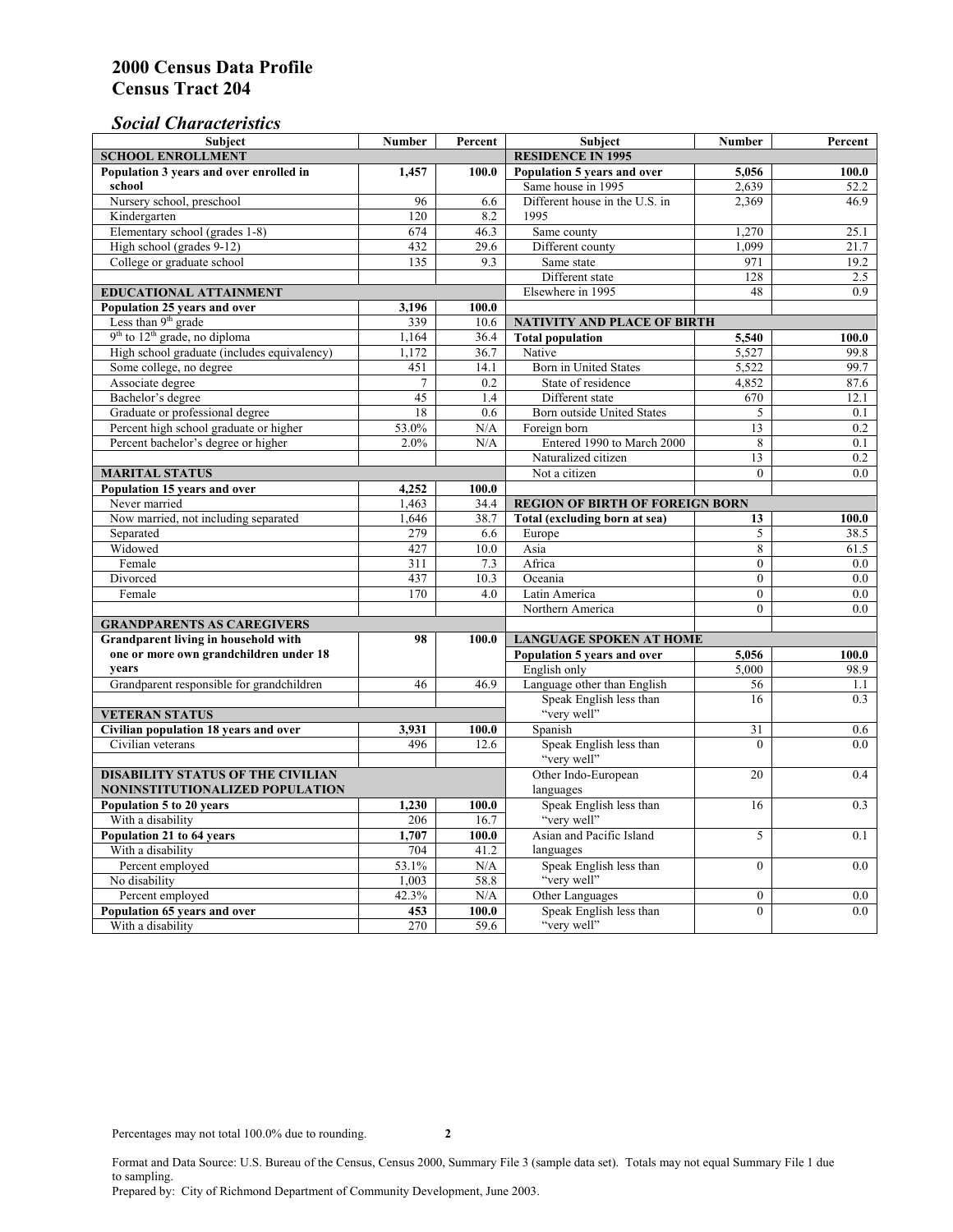# *Economic Characteristics*

| <b>Subject</b>                                     | Number           | Percent | Subject                              | Number          | Percent          |
|----------------------------------------------------|------------------|---------|--------------------------------------|-----------------|------------------|
| <b>EMPLOYMENT STATUS</b>                           |                  |         | <b>INCOME IN 1999</b>                |                 |                  |
| Population 16 years and over                       | 4,077            | 100.0   | Households                           | 1,428           | 100.0            |
| In labor force                                     | 1,215            | 29.8    | Less than \$10,000                   | 615             | 43.1             |
| Civilian labor force                               | 1,209            | 29.7    | \$10,000 to \$14,999                 | 165             | 11.6             |
| Employed                                           | 929              | 22.8    | \$15,000 to \$24,999                 | 284             | 19.9             |
| Unemployed                                         | 280              | 6.9     | \$25,000 to \$34,999                 | 120             | 8.4              |
| Percent of civilian labor force                    | 23.2%            | N/A     | \$35,000 to \$49,999                 | 144             | 10.1             |
| Armed Forces                                       | 6                | 0.1     | \$50,000 to \$74,999                 | 71              | 5.0              |
| Not in labor force                                 | 2,862            | 70.2    | \$75,000 to \$99,999                 | 10              | 0.7              |
| Females 16 years and over                          | 1,691            | 100.0   | \$100,000 to \$149,999               | $\overline{12}$ | $0.8\,$          |
| In labor force                                     | 730              | 43.2    | \$150,000 to \$199,999               | $\overline{0}$  | $\overline{0.0}$ |
| Civilian labor force                               | 730              | 43.2    | \$200,000 or more                    | $\overline{7}$  | 0.5              |
| Employed                                           | 561              | 33.2    | Median household income (dollars)    | 12,500          | N/A              |
| Own children under 6 years                         | 546              | 100.0   |                                      |                 |                  |
| All parents in family in labor force               | 375              | 68.7    | With earnings                        | 934             | 65.4             |
|                                                    |                  |         | Mean earnings (dollars)              | 19,291          | N/A              |
| <b>COMMUTING TO WORK</b>                           |                  |         | With Social Security income          | 423             | 29.6             |
| Workers 16 years and over                          | 895              | 100.0   | Mean Social Security income          | 7,141           | N/A              |
| Car, truck, or van – drove alone                   | 402              | 44.9    | (dollars)                            |                 |                  |
| Car, truck, or van - carpooled                     | 117              | 13.1    | With Supplemental Security income    | 207             | 14.5             |
| Public transportation (including taxicab)          | 279              | 31.2    | Mean Supplemental Security           | 6,071           | N/A              |
| Walked                                             | 60               | 6.7     | income (dollars)                     |                 |                  |
| Other means                                        | $\overline{37}$  | 4.1     | With public assistance income        | 260             | 18.2             |
| Worked at home                                     | $\Omega$         | 0.0     | Mean public assistance income        | 2,299           | N/A              |
| Mean travel time to work (minutes)                 | 29.6             | N/A     | (dollars)                            |                 |                  |
|                                                    |                  |         | With retirement income (dollars)     | 239             | 16.7             |
| Employed civilian population 16 years and over     | 929              | 100.0   | Mean retirement income (dollars)     | 36.172          | N/A              |
| <b>OCCUPATION</b>                                  |                  |         |                                      |                 |                  |
| Management, professional, and related occupations  | 153              | 16.5    | <b>Families</b>                      | 957             | 100.0            |
| Service occupations                                | 271              | 29.2    | Less than \$10,000                   | 340             | 35.5             |
| Sales and office occupations                       | 199              | 21.4    | \$10,000 to \$14,999                 | 113             | 11.8             |
| Farming, fishing, and forestry occupations         | $\boldsymbol{0}$ | 0.0     | \$15,000 to \$24,999                 | 201             | 21.0             |
| Construction, extraction, and maintenance          | 92               | 9.9     | \$25,000 to \$34,999                 | 121             | 12.6             |
| occupations                                        |                  |         | \$35,000 to \$49,999                 | 107             | 11.2             |
| Production, transportation, and material moving    | 214              | 23.0    | \$50,000 to \$74,999                 | 52              | 5.4              |
| occupations                                        |                  |         | \$75,000 to \$99,999                 | $\overline{4}$  | 0.4              |
|                                                    |                  |         | \$100,000 to \$149,999               | 12              | 1.3              |
| <b>INDUSTRY</b>                                    |                  |         | \$150,000 to \$199,999               | $\mathbf{0}$    | 0.0              |
| Agriculture, forestry, fishing and hunting, and    | $\boldsymbol{0}$ | 0.0     | \$200,000 or more                    | $\overline{7}$  | 0.7              |
| mining                                             |                  |         | Median family income (dollars)       | 15,797          | N/A              |
| Construction                                       | 73               | 7.9     |                                      |                 |                  |
| Manufacturing                                      | 95               | 10.2    | Per capita income (dollars)          | 9,646           | N/A              |
| Wholesale trade                                    | 19               | 2.0     | <b>Median earnings (dollars)</b>     |                 |                  |
| Retail trade                                       | 105              | 11.3    | Male full-time, year-round workers   | 21,431          | N/A              |
| Transportation and warehousing, and utilities      | 15               | 1.6     | Female full-time, year-round workers | 14,731          | N/A              |
| Information                                        | $\boldsymbol{0}$ | 0.0     |                                      | Number          | Percent          |
| Finance, insurance, real estate, and rental and    | 62               | 6.7     |                                      | below           | below            |
| leasing                                            |                  |         |                                      | poverty         | poverty          |
| Professional, scientific, management,              | 82               | 8.8     | Subject                              | level           | level            |
| administrative, and waste management services      |                  |         | <b>POVERTY STATUS IN 1999</b>        |                 |                  |
| Educational, health and social services            | 216              | 23.3    | <b>Families</b>                      | 442             | 46.2             |
| Arts, entertainment, recreation, accommodation and | 120              | 12.9    | With related children under 18 years | 398             | 59.0             |
| food services                                      |                  |         | With related children under 5 years  | 222             | 72.3             |
| Other services (except public administration)      | 100              | 10.8    | Families with female householder, no | 373             | 56.7             |
| Public Administration                              | 42               | 4.5     | husband present                      |                 |                  |
|                                                    |                  |         | With related children under 18 years | 349             | 67.8             |
| <b>CLASS OF WORKER</b>                             |                  |         | With related children under 5 years  | 195             | 79.9             |
| Private wage and salary workers                    | 719              | 77.4    | Individuals                          | 2,015           | 52.1             |
| Government workers                                 | 181              | 19.5    | 18 years and over                    | 963             | 40.0             |
| Self-employed workers in own not incorporated      | 29               | 3.1     | 65 years and over                    | 153             | 33.8             |
| business                                           |                  |         | Related children under 18 years      | 1,017           | 71.3             |
| Unpaid family workers                              | $\boldsymbol{0}$ | 0.0     | Related children 5 to 17 years       | 649             | 68.9             |
|                                                    |                  |         | Unrelated individuals 15 years and   | 437             | 61.0             |
|                                                    |                  |         | over                                 |                 |                  |
|                                                    |                  |         |                                      |                 |                  |

Percentages may not total 100.0% due to rounding. **3** 

Format and Data Source: U.S. Bureau of the Census, Census 2000, Summary File 3 (sample data set). Totals may not equal Summary File 1 due to sampling.

Prepared by: City of Richmond Department of Community Development, June 2003.